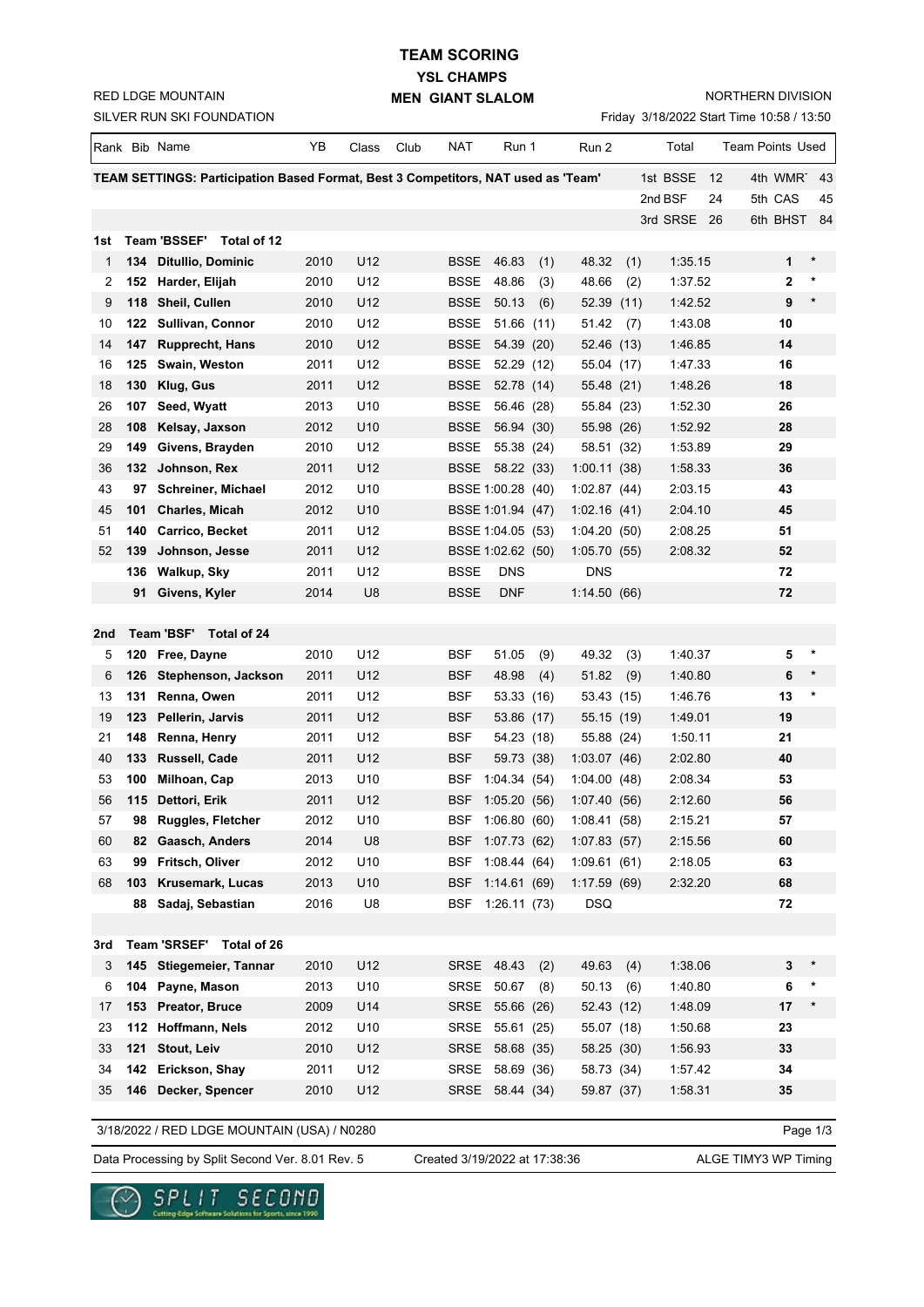SILVER RUN SKI FOUNDATION RED LDGE MOUNTAIN

## **YSL CHAMPS MEN GIANT SLALOM TEAM SCORING**

NORTHERN DIVISION

Friday 3/18/2022 Start Time 10:58 / 13:50

|           |     | Rank Bib Name                                  | YB           | Class           | Club | <b>NAT</b><br>Run 1              | Run 2                     | Total   | <b>Team Points Used</b> |
|-----------|-----|------------------------------------------------|--------------|-----------------|------|----------------------------------|---------------------------|---------|-------------------------|
| 47        |     | 144 Eichelberger, Baron                        | 2011         | U12             |      | SRSE 1:01.20 (44)                | 1:04.13(49)               | 2:05.33 | 47                      |
| 50        |     | 106 Peterson, Claye                            | 2012         | U <sub>10</sub> |      | SRSE 1:02.33 (48)                | 1:05.45(52)               | 2:07.78 | 50                      |
| 59        |     | 137 Groshart, Gavin                            | 2011         | U12             |      | SRSE 1:06.47 (59)                | 1:09.04(60)               | 2:15.51 | 59                      |
| 62        | 110 | Beers, Rj                                      | 2013         | U10             |      | SRSE 1:08.89 (65)                | 1:08.97(59)               | 2:17.86 | 62                      |
| 64        | 89  | Gruber, Jack                                   | 2014         | U8              |      | SRSE 1:07.24 (61)                | 1:10.96(64)               | 2:18.20 | 64                      |
| 69        |     | 105 Hobby, Sam                                 | 2013         | U10             |      | SRSE 1:19.91 (70)                | 1:22.41(70)               | 2:42.32 | 69                      |
| 71        | 87  | Peterson, Holt                                 | 2015         | U8              |      | SRSE 1:43.71 (75)                | 1:48.55(72)               | 3:32.26 | 71                      |
|           | 84  | Pavlick, James                                 | 2014         | U8              |      | SRSE 1:03.60 (52)                | <b>DNS</b>                |         | 72                      |
|           |     | 90 Winning, Ann                                | 2014         | U8              |      | SRSE 1:27.58 (74)                | <b>DSQ</b>                |         | 72                      |
| 4th       |     | Team 'WMRT' Total of 43                        |              |                 |      |                                  |                           |         |                         |
| 8         |     | 150 Bengtson, Colter                           | 2011         | U12             |      | WMR <sup>-</sup><br>50.20<br>(7) | 51.59<br>(8)              | 1:41.79 | *<br>8                  |
| 15        |     | 135 Nadeau, Wyatt                              | 2010         | U12             |      | WMR <sup>-</sup><br>52.65 (13)   | 54.30 (16)                | 1:46.95 | *<br>15                 |
| 20        | 94  | Shaw, Nolan                                    | 2012         | U <sub>10</sub> |      | WMR <sup>-</sup><br>53.28 (15)   | 55.96 (25)                | 1:49.24 | $\ast$<br>20            |
| 25        | 113 | Groom, Louis                                   | 2012         | U10             |      | WMR <sup>-</sup><br>55.86 (27)   | 55.55 (22)                | 1:51.41 | 25                      |
| 32        | 141 | Lee, Ace                                       | 2010         | U12             |      | WMR 57.26 (32)                   | 58.63 (33)                | 1:55.89 | 32                      |
| 54        | 92  | Lee, Van                                       | 2012         | U10             |      | WMR 1:04.72 (55)                 | 1:05.46(53)               | 2:10.18 | 54                      |
|           |     |                                                |              |                 |      |                                  |                           |         |                         |
| 5th       |     | Team 'CAS' Total of 45                         |              |                 |      |                                  |                           |         |                         |
| 11        |     | 156 Stull, Tanner                              | 2008         | U14             |      | CAS<br>51.59 (10)                | 53.41(14)                 | 1:45.00 | 11<br>$\ast$            |
| 12        |     | 138 Crawford, Lucas                            | 2010         | U12             |      | CAS<br>54.30 (19)                | 52.36 (10)                | 1:46.66 | 12<br>*                 |
| 22        | 117 | <b>Branon, Kase</b>                            | 2011         | U12             |      | CAS<br>55.05(21)                 | 55.42 (20)                | 1:50.47 | 22<br>*                 |
| 27        |     | 81 Purviance, Carter                           | 2014         | U8              |      | CAS<br>55.17 (23)                | 57.74 (28)                | 1:52.91 | 27                      |
| 31        | 151 | <b>Studer, Von</b>                             | 2010         | U12             |      | CAS<br>57.13 (31)                | 58.22 (29)                | 1:55.35 | 31                      |
| 37        | 124 | Ballew, Jack                                   | 2011         | U12             |      | CAS<br>58.85 (37)                | 1:00.12(39)               | 1:58.97 | 37                      |
| 41        |     | 109 Purviance, Boone                           | 2012         | U10             |      | CAS 1:00.36 (42)                 | 1:02.52(43)               | 2:02.88 | 41                      |
|           |     |                                                |              |                 |      |                                  |                           |         |                         |
| 6th       |     | Team 'BHST'<br>Total of 84                     |              |                 |      |                                  |                           |         |                         |
| 4         |     | 129 Zandstra, Zander                           | 2010         | U12             |      | BHST<br>50.05<br>(5)             | 49.87<br>(5)              | 1:39.92 | *<br>4                  |
| 38        |     | 155 Fromm, Bode                                | 2008         | U14             |      | BHST<br>59.99 (39)               | 59.61 (35)                | 1:59.60 | 38                      |
| 42        |     | 154 Carlson, Weston                            | 2008         | U14             |      | BHST 1:01.56 (46)                | 1:01.55(40)               | 2:03.11 | 42                      |
| 49        |     | 111 Carlson, Carter                            | 2013         | U10             |      | BHST 1:02.58 (49) 1:05.12 (51)   |                           | 2:07.70 | 49                      |
| 55        | 102 | Giuseffi, Jackson                              | 2013         | U10             |      | BHST 1:06.06 (58)                | 1:05.62(54)               | 2:11.68 | 55                      |
| 66        | 83  | Fuller, Hector                                 | 2014         | U8              |      | BHST 1:12.68 (67)                | 1:15.96(67)               | 2:28.64 | 66                      |
| 67        | 85  | Jensen, Griffin                                | 2014         | U8              |      | BHST 1:13.72 (68)                | 1:16.00(68)               | 2:29.72 | 67                      |
|           | 93. | <b>Phillips, Maxwell</b>                       | 2013         | U10             |      | BHST 1:22.38 (71)                | <b>DSQ</b>                |         | 72                      |
|           |     |                                                |              |                 |      |                                  |                           |         |                         |
| 7th<br>30 |     | Team 'DSEF' Total of 115<br>128 Amrine, Maddux | 2010         | U12             |      | DSEF 56.88 (29)                  | 58.45 (31)                | 1:55.33 | 30                      |
| 39        |     | 116 Irons, Cian                                |              |                 |      | DSEF 1:00.32 (41)                |                           | 2:00.16 |                         |
| 46        |     | 127 Arthur, Owen                               | 2010<br>2011 | U12<br>U12      |      | DSEF 1:00.92 (43)                | 59.84 (36)<br>1:03.80(47) | 2:04.72 | 39<br>46                |
| 58        |     | 95 Amrine, Zander                              | 2013         | U10             |      | DSEF 1:05.58 (57)                | 1:09.66(62)               | 2:15.24 | 58                      |
| 61        |     | 143 Luebke, Nolan                              | 2011         | U12             |      | DSEF 1:07.92 (63)                | 1:09.69(63)               | 2:17.61 | 61                      |
| 65        | 96  | Irons, Cade                                    | 2013         | U10             |      | DSEF 1:10.40 (66)                | 1:14.11(65)               | 2:24.51 | 65                      |
| 70        |     | 86 Luebke, Conrad                              | 2014         | U8              |      | DSEF 1:22.97 (72)                | 1:30.95(71)               | 2:53.92 | 70                      |
|           |     |                                                |              |                 |      |                                  |                           |         |                         |
|           |     | 3/18/2022 / RED LDGE MOUNTAIN (USA) / N0280    |              |                 |      |                                  |                           |         | Page 2/3                |

Data Processing by Split Second Ver. 8.01 Rev. 5 Created 3/19/2022 at 17:38:36 ALGE TIMY3 WP Timing

Created 3/19/2022 at 17:38:36